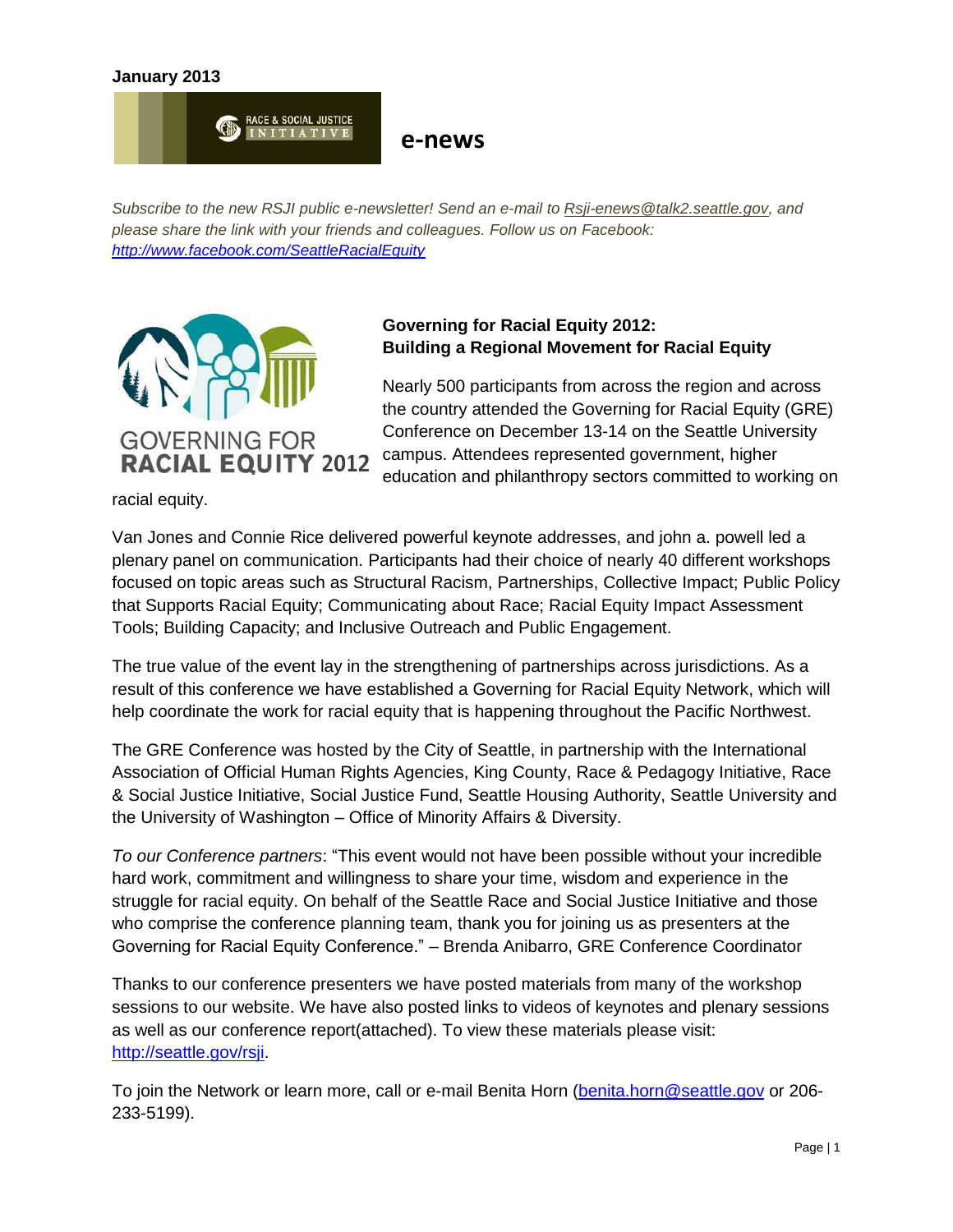### **Restorative Justice at Cleveland High School**

By Ashley Livingston, RSJI Intern

Seattle Public Schools have achieved a graduation rate of 73%, an impressive improvement from 62% five years ago. But a closer look at the numbers reveals a graduation rate that is highly racialized: only about half of all Latino, Samoan and Black students are receiving their diplomas. The data reveals something else: students of color are being disciplined more often and more harshly than white students. Youth of color make up approximately 60% of Seattle high school students, yet last year they represented 80% of those suspended.

Seattle's Cleveland High School, with a majority of students of color, has invited the Race and Social Justice Community Roundtable to partner in exploring alternatives to punitive discipline. The group has chosen Restorative Justice as a strategy to work toward racial equity in the school's discipline policies, practices and outcomes. Restorative Justice actively addresses conflict through individual and community accountability, making amends, and restoring relationships. It requires a shift from punitive practices that physically, emotionally and intellectually remove students from the learning environment.

To implement the Restorative Justice plan, partners are designing a professional development series for all Cleveland High School staff. Workshops will strengthen staff's knowledge of racial equity and restorative principles, as well as provide specific training to facilitate restorative conflict conferencing. The first of these sessions will take place by the end of January. Partners also are collecting and analyzing data on Cleveland's graduation and discipline rates that will be used to set goals to eliminate disparities. School staff and community partners will continue to develop the Restorative Justice plan, with the goal of having a concrete vision for the program by the end of this school year.

For more information about Cleveland's Restorative Justice plan, contact Scott Winn [\(scott.winn@seattle.gov](mailto:scott.winn@seattle.gov) or 206-684-4541).

*Ashley Livingston is an MSW student at the University of Washington.*

## **Congratulations to Human Rights Award winners Rita Zawaideh, Washington United for Marriage and Jessica Markowitz**

Rita Zawaideh, Washington United for Marriage and Jessica Markowitz received the 2012 Human Rights Awards at the 17<sup>th</sup> annual Seattle Human Rights Day Celebration on December 13 at City Hall. This year's theme was: "*Know Your Rights – Raise Your Voice*!" Mayor Mike McGinn introduced the event, and speaker Van Jones delivered a rousing address on the power of young people to create social change. Seattle City Councilmember Nick Licata presented a resolution establishing Seattle as a Human Rights City.

Rita Zawaideh is the founder of the Arab American Community Coalition, and has worked for decades to promote human rights and cross-cultural education and communication. Washington

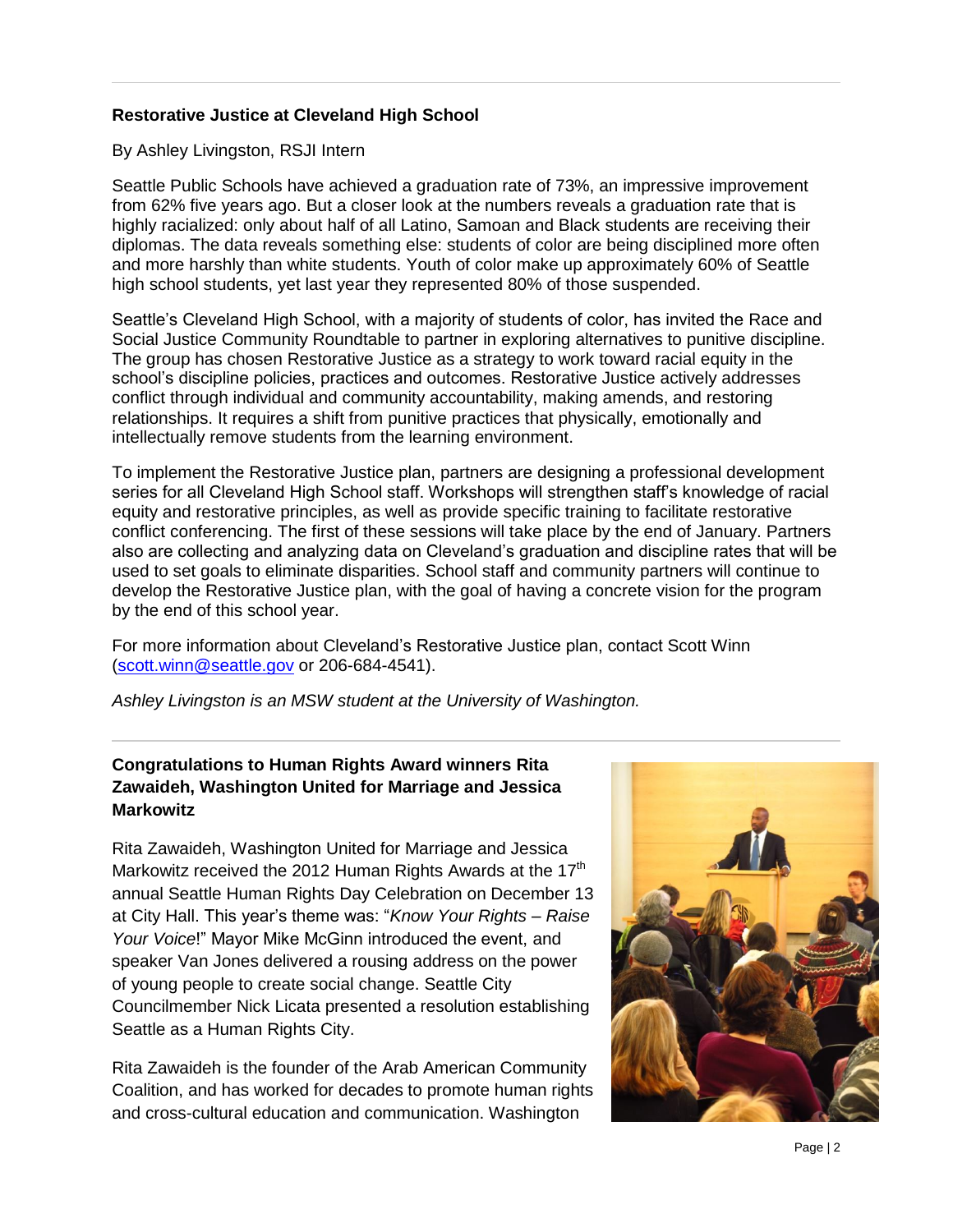United for Marriage, a coalition of more than 500 organizations, congregations, unions, and businesses, led the successful ballot referendum for marriage equality. Youth Award winner Jessica Markowitz is a Garfield senior who has organized her fellow students and their families since she was in the ninth grade to raise funds for girls' schools in Rwanda.

The United Nations Association also presented a Human Rights Award to Gerri Haynes, who coordinates missions to Gaza to provide medical care. The Seattle Commission for People with disAbilities presented its Excellence in Inclusion Award to the Seattle Office of Emergency Management. Amnesty International presented a youth award to Margaret Babayan, a sophomore at the University of Washington. This year's event also featured art created by local youth to represent the Articles of the Universal Declaration of Human Rights. The art contest was conducted through Puget Sound Off, a program of the MetroCenter YMCA.

Seattle Human Rights Day commemorates the sixty-fourth anniversary of the United Nations' Universal Declaration of Human Rights, which was adopted December 10, 1948.

### **Facing Race: 2012 Legislative Report Card on Racial Equity**

RSJI and the Seattle Office for Civil Rights were co-sponsors of the Racial Justice Report Card release on December 10 at Odessa Brown Children's Clinic. Washington Community Action Network was the lead on the report, which analyzes Washington State legislators' votes from the 2011 and 2012 Legislative sessions on issues that impact racial and economic equity.



[Click here to read the full report.](http://washingtoncan.org/wordpress/reports/)



# **Arts & Social Change Symposium final report now available**

On October 12-13, artists, arts administrators, human service professionals and community leaders gathered for the *Arts & Social Change Symposium: An Open Dialogue* at Seattle Center. The event addressed the role that the arts can play in creating awareness, inspiring understanding and developing policies to address social change. The Symposium was a collaboration of the Washington State Arts Commission, The Wallace Foundation, 4Culture, Seattle Office of Arts and Cultural Affairs, Seattle Center and FESTAL, Seattle Office for Civil Rights, and The Association of American Cultures.

[Click here to view the full report.](http://www.artandsocialchange.org/News.html)

### **KUDOS!**

**To Felicia Yearwood-Murrell for her work coordinating the Seattle Human Rights Day event**:

*"FELICIA, thank you for all your work and vision in organizing a most amazing evening. Van Jones was incredible! … Also I want to thank you for letting me be a small part of this world*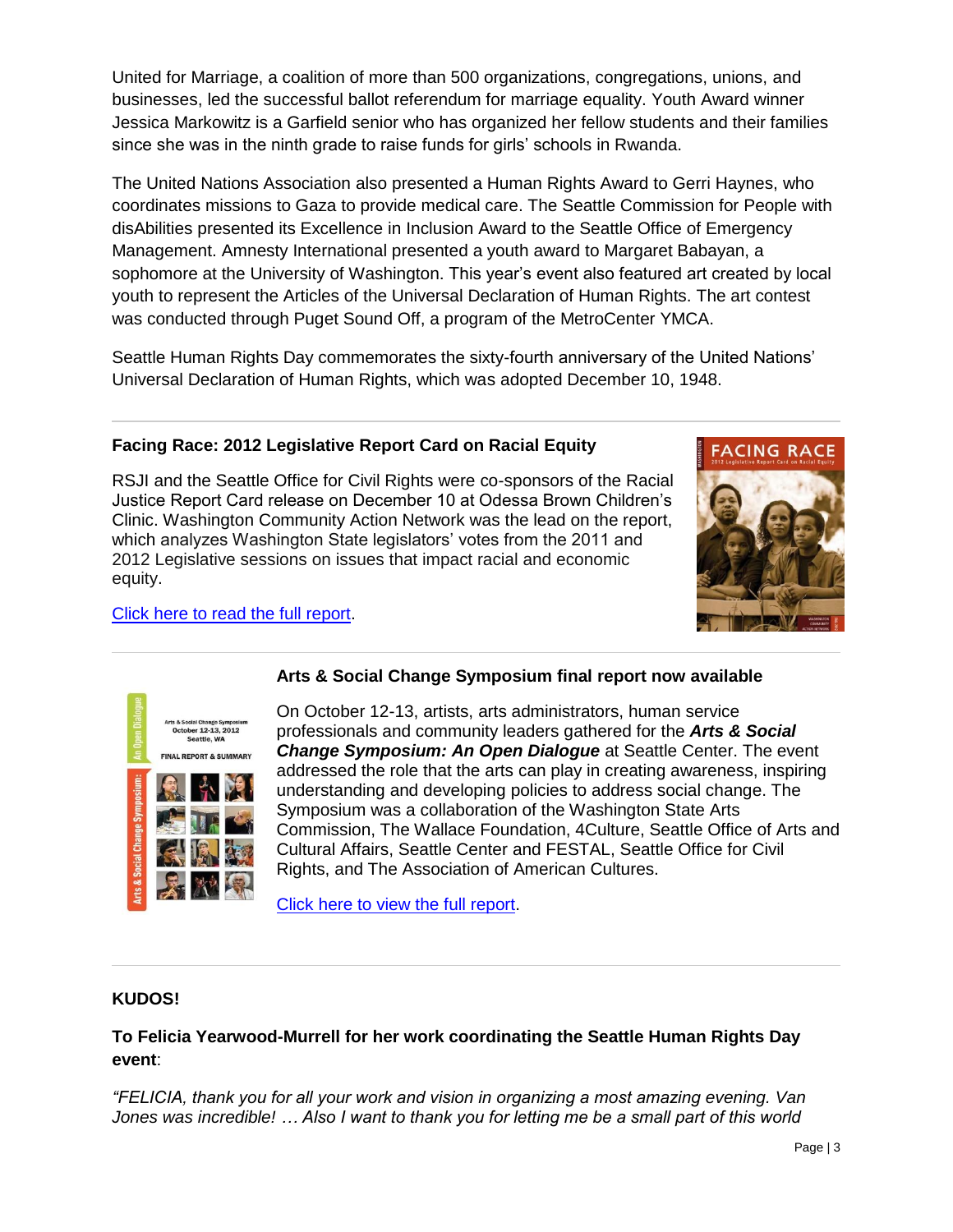*class event."* – Magdaleno "Leno" Rose-Avila, Director, Office of Immigrant and Refugee Affairs, and the MC for this year's Human Rights Day Celebration.

*"Thank you Felicia for organizing the amazing Human Rights Day Celebration last Thursday evening. That Van Jones is fantastic. And thanks to all who attended."* – Chris Stearns, Of Counsel, Hobbs, Straus, Dean and Walker, LLP

*"A big thank you to the GRE Conference Team, RSJI Coordinating Team and SOCR staff for their work over the last 6 months as Conference planners, presenters and coordinators: Brenda Anibarro, Kathy Hsieh, Bradley Wilburn, Mazvita Maraire, Henri McClenney, Shay Allen, Maythia Airhart, Michelle Macias, Paula Harris-White, Maria Rodriguez, Brian Boulay, Monica Beach, Travis Taylor, Latrice Ybarra, Julie Nelson, Glenn Harris, Elliott Bronstein, Darlene Flynn, Scott Winn, Jenee Jahn, Jacque Larrainzar, Benita Horn, Sonia Palma, Mike Chin. "You all did an absolutely amazing and wonderful job of hosting this massive event. You absolutely* 



*rocked it. A great big shout out and a whole lot of love to all of you! And Brenda, as always I appreciate your leadership, both in your vision and in pulling together and holding a million and one things! Your passion, vision and work are so appreciated"* – Julie Nelson

*"Thank you all so much for convening a fabulous conference. I'm constantly amazed by your work and feel tremendously fortunate to join you in governing for racial equity. I look forward to continuing this work next year and far beyond."* – Katie Sheehy

### **To Brenda Anibarro for all her work to make GRE happen!**

*"Brenda is a tremendous person to work with as someone who outside your office has worked with her over the years. She is responsible, responsive, thoughtful, generous, timely, funny and very kind … I have consistently enjoyed working with Brenda and know you must know what a gift she is to this field. I really am grateful for what she does and how she does it*." – Laura van Dernoot Lipsky, The Trauma Stewardship Institute

"*Thank you Brenda! You have been wonderful in keeping us all informed and up to date. Our office looks forward to being with all of you and learning from you!"* Joseph Wahl, Assistant Director, Office of Equity and Human Rights, City of Portland

"*I am amazed by the work that you do. Truly…thank you. Your clear, organized leadership made it easy for me as a team member to participate in a meaningful way*." – Monica Beach, Office for Civil Rights

"*Brenda, thank you for all the work you did! And thanks for letting me be part of a great team!"* – Paula Harris-White, J.D., Administrator, King County Civil Rights Commission, Employee-Based EEO/AA Advisory Committee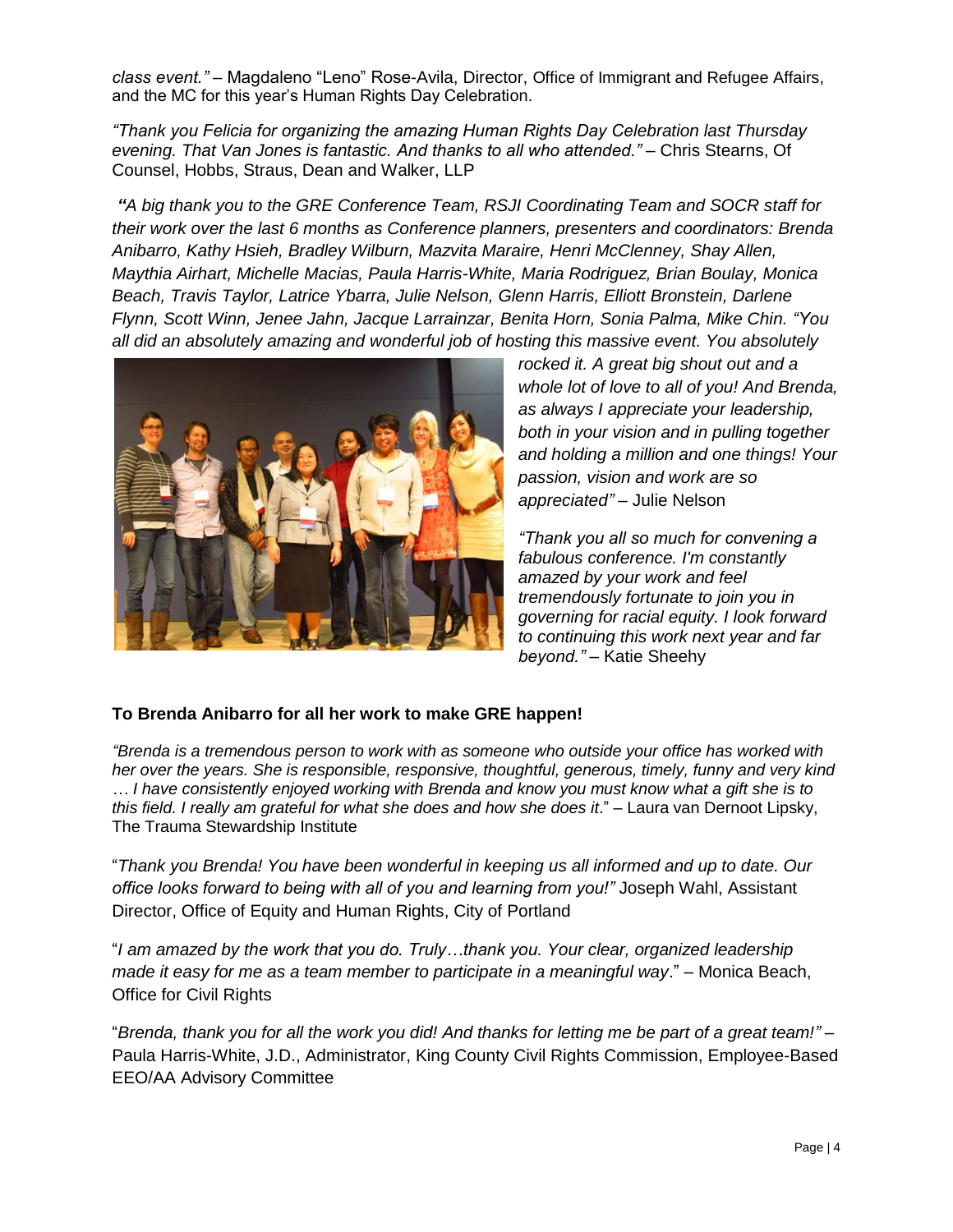"*Brenda Anibarro: You have added new dimensions to the art of multi-tasking and getting things done! I will gladly follow you the next opportunity. Thank you for your leadership, vision, and willingness to carry the torch of GRE*." – Benita Horn, Office for Civil Rights

"*DITTO what Benita said – Brenda – you are AMAZING!"* – Kathy Hsieh, Office of Arts & Cultural Affairs.

### **Upcoming Events**

### **Technology Matching Fund: City grants to help your community with technology**

The City of Seattle is offering workshops and now accepting applications from community and neighborhood groups for the 2013 Technology Matching Fund. Applications are due March 4. Attend a workshop and learn more about the program and how to apply for a grant. First-time applicants are encouraged to attend. These grants provide up to \$20,000 for projects that increase technology literacy and access or projects which use information technology to build community and diverse participation online. Applicant organizations must be non-profits or adhoc, be in Seattle and applying for projects focused on reaching Seattle communities.

- Joint workshop for both the Technology Matching Fund and the Neighborhood Matching Fund. **Thursday, January 17, 6 – 7:30 p.m**. Youngstown Cultural Arts Center at 4408 Delridge Way S <http://www.seattle.gov/tech/calendar/default.htm#/?i=1>
- Technology Matching Fund only **Wednesday, February 6, 10am – 12pm** 2100 Building at 2100 24th Ave S <http://www.seattle.gov/tech/calendar/default.htm#/?i=1>

More information is also available at [seattle.gov/tech/tmf/](http://seattle.gov/tech/tmf/).

See a list of the 2012 projects at [seattle.gov/tech/tmf/Projects2012.htm](http://seattle.gov/tech/tmf/Projects2012.htm).

### **Community Presentation – "Race: the Power of an Illusion" Workshop**

The next community presentation of the City of Seattle's "Race: the Power of an Illusion" workshop has been scheduled for the evenings of Tuesday, January 29 and Thursday, January 31, 6-9 p.m. each night. Please note: This 6-hour workshop will be presented in two 3-hour segments across the two evenings. Participants must attend BOTH sessions to complete the workshop.

This free workshop is based on the acclaimed PBS series. It is an opportunity for community members to experience the same training that City employees receive as part of the Race and Social Justice Initiative. To register for the January 29/31 event, e-mail [maria.rodriguez@seattle.gov](mailto:maria.rodriguez@seattle.gov) or call 206-684-0548.